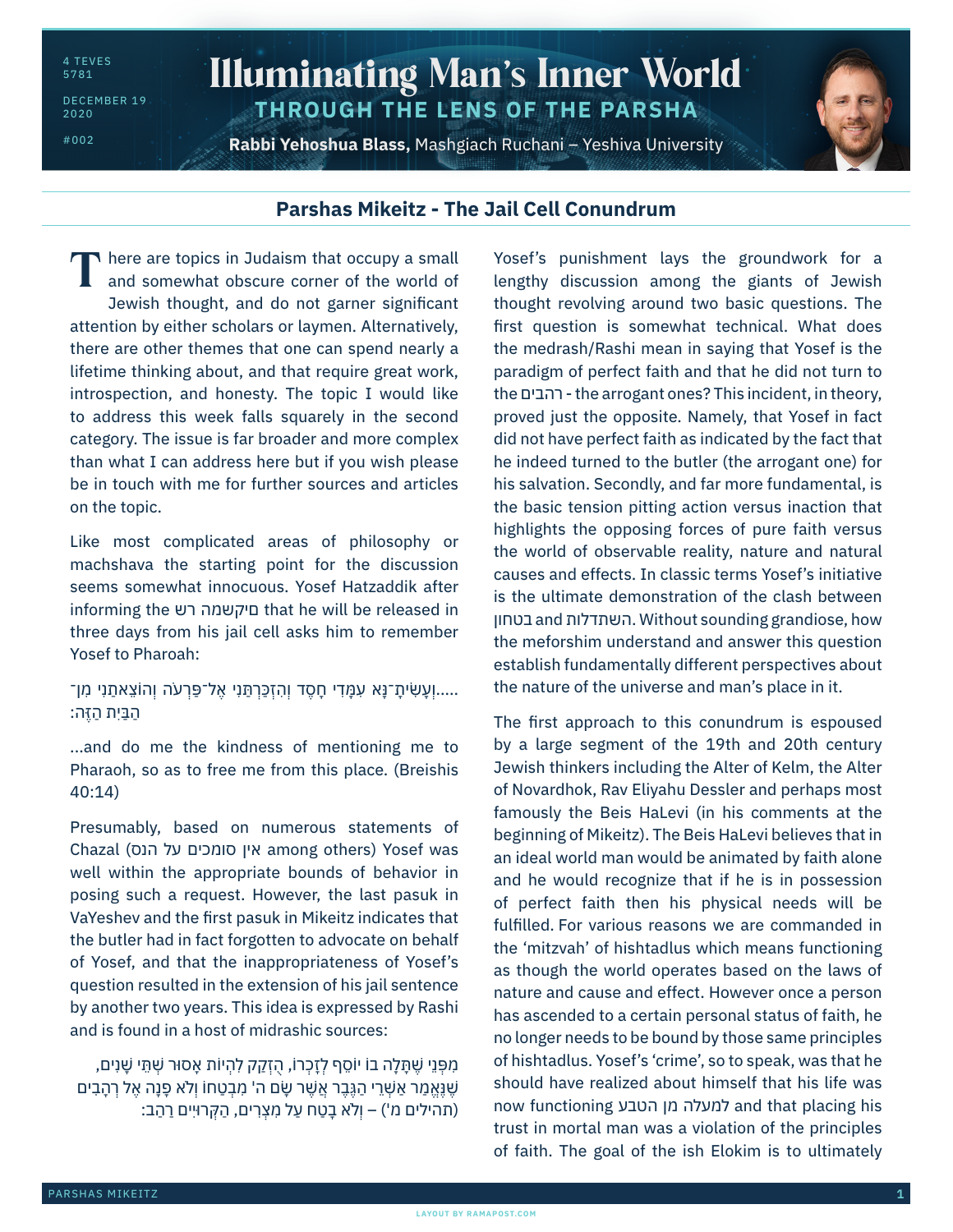ascend to a point where faith alone suffices.

According to many authorities this perspective is what informs the conclusion of a famous gemarah in Berachos 35b. The gemarah records a debate with great contemporary significance between Rebbe Yishmiel and Rebbe Shimon bar Yochai about whether a Torah only or a Torah im derech eretz approach is more legitimate. Rebbe Yishmoel says that based on the pesukim of and othersדגניך ואספת, the Torah is stressing the importance of making a living, functioning within the observed laws of nature and being engaged in derech eretz. Rebbe Shimon argues that if man is so busy with constant involvement in making a living then עליה תהא מה תורה - what will be with the study of Torah. Rebbe Shimon argues that if Bnei Yisroel are living lives of faith and commitment to HKB'H then somehow their needs will be taken care of.

What is the conclusion of this most important of debates?

## ֿאָמַר אַבָּיֵי: הַרְבֵּה עָשׂוּ כְּרַבִּי יִשְׁמָעֵאל, וְעָלְתָה בְּיָדָן. כְּרַבִּי ּשָׁמְעוֹן בֵּן יוֹחַי, וְלֹא עַלְתָה בְּיֵדָן.

Abayei said that many have tried the derech eretz driven approach of Rebbe Yishmoel and were successful while many others attempted the Torah only approach of Reb Shimon and were unsuccessful. The Beis HaLevi understands the conclusion of this gemarah as saying that while in an ideal world one should follow the faith only path of Rebbe Shimon, it is simply not feasible for the average person. However, if we are dealing with one who has ascended to that exalted spiritual plane, as Yosef had, then no further efforts in השתדלות are necessary and in fact those efforts are an affront of sorts.

The Chazon Ish seemingly has a completely different approach to this issue. He apparently believes that man must always strike the balance between bitachon and hishtadlus. Whereas for the Beis HaLevi mortal man can eventually leave the contours and limitations of the natural world and can just reside in the world of pure faith, the Chazon Ish believes that the concept of hishtadlus is part of the ideal vision of how one approaches the world. Man's physical efforts need to be shaped and refined by a faith perspective, but at no point do we argue that the concept of hishtadlus is inappropriate per se.

What would seem to be behind the opinions of the Beis HaLevi and the Chazon Ish is a fascinating position of the Ramban and others. The Ramban (end of Parshas Bo) argues that everything that exists in the universe is G-d's will. There is no such thing as absolute laws of science and nature independent of the ratzon Hashem. (Much of the philosophical discussion of pantheism and pan-entheism revolves around the concepts discussed in this Ramban). If that is true, then eventually man can acquire such faith and such clarity about G-d's involvement in the universe that he no longer needs to live by the perceived laws that dictate the lives of most men. While this idea might sound foreign to our more modern sensibilities, it is commonly found in many sefarim and informs the behavior and decisions of a decent sized segment of the Orthodox community.

On the flip side, for the Rambam and others who have a different perspective about the laws of nature and science, and who believe that G-d established distinct and binding laws of nature, than one would still be theoretically bound to those natural laws no matter the level of faith that one has acquired. As critical as faith is, man still lives firmly within the contours of the natural world. This debate between the Chazon Ish and the Beis HaLevi would seem to be related to this broader issue.

If the Chazon Ish believes that hishtadlus is an appropriate response even for those of intense faith, what then was the problem with Yosef's behavior? His theory, one that has enormous practical ramifications, is that hishtadlus is often an obligation but that it can't be born out of desperation. The problem for Yosef was that he turned to the רהבים -to the arrogant ones. He solicited help from the butler, someone who most likely would get out of jail and not give Yosef another thought. Asking for help was not the problem, it was asking the המשקים שר that seemed to indicate a desperation. The feelings of desperation should have suggested to someone of such faith as Yosef to pull back and be reliant on HKB'H instead of 'running after' the butler. The Nodah B'Yehudah points out that the fact that Yosef was asking the butler three days before his release as opposed to on the day of his release just further indicates that Yosef